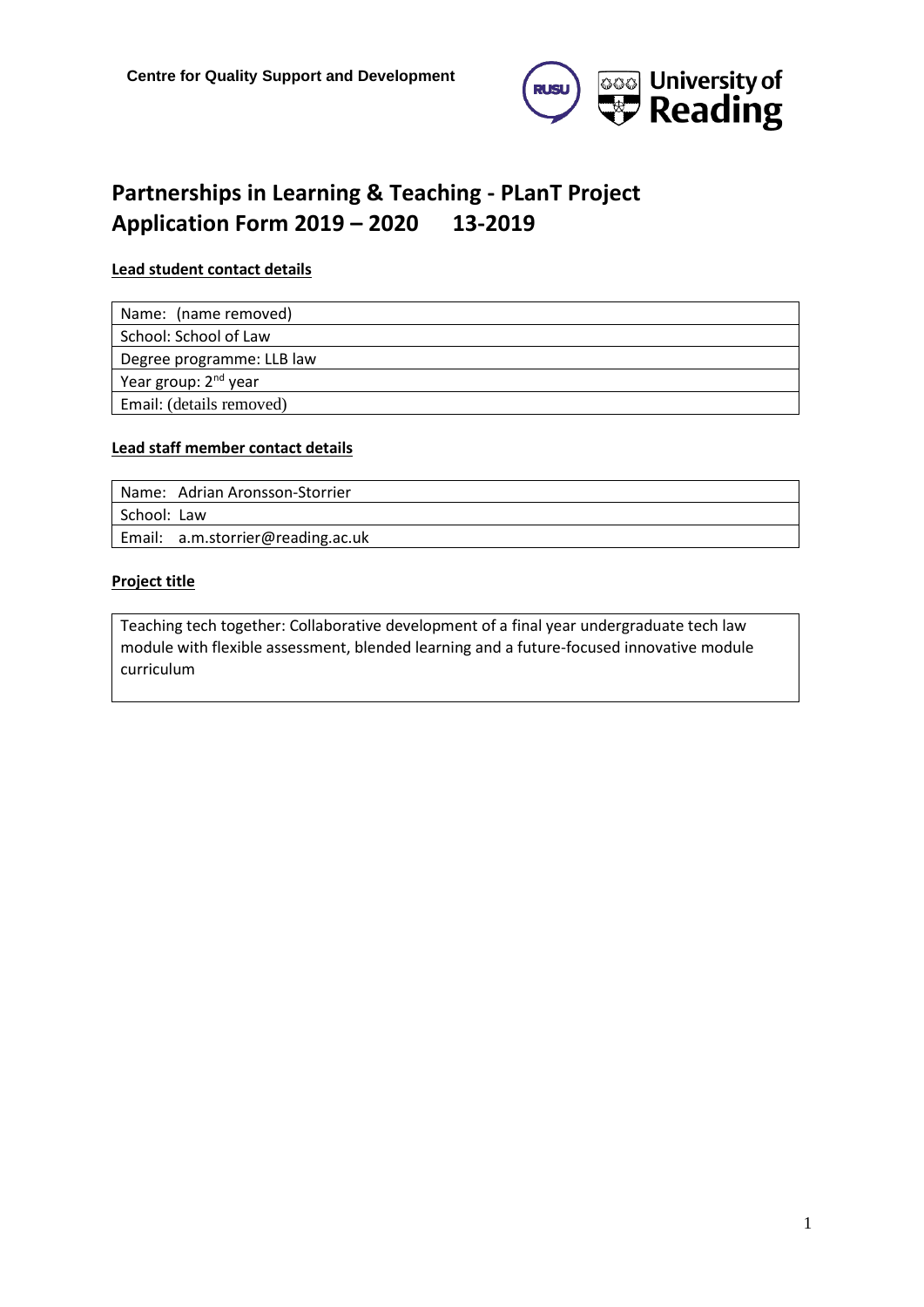# **Project team name and details**

Project team name: Technology, Privacy and Internet Regulation module design team Other members of the team (including students and/or staff)

Include name, year group and degree programme of student partners

The group of students involved in the project features a blend of students who:

- Are current second year undergraduate students who will be eligible to enrol in the module in 2020;
- Are current postgraduate students (returning to Reading after their LLB) completing an LLM programme in the related fields of IP or Technology Law;
- Have participated in PAL leadership training; and/or
- Have expressed a particular interest in technology law.

There will be additional opportunities for further students from the law cohort to participate in a more limited manner in surveys or focus groups in Spring term.

1 st year LLB student:

• (name removed)

2<sup>nd</sup> year LLB students:

• (names removed)

Final year LLB students:

• (names removed)

LLM students

• (names removed)

Staff have been chosen for their experience in involving students in the module design process, subject specific knowledge and/or technical and pedagogical knowledge. They include:

- Amanda Millmore, Associate Professor & School Director of Academic Tutoring
- Dr Annika Newnham, Associate Professor and Director of Undergraduate Programmes
- Dr Peter Coe, Lecturer
- Adam Bailey and Emma Herrod, Senior TEL Advisors

# **Project summary** (up to 100 words)

Students and staff will collaborate in developing the curriculum and assessment for a new final year law module 'Technology, Privacy and Internet Regulation'. The project aims to pioneering innovative flexible assessment tasks, giving students autonomy and choice by providing a mix of compulsory and voluntary assessment activities<sup>1</sup> to drive student engagement and ensure

<sup>1</sup> For a comparator flexible assessment approach in a different institution see Lynette Pretorius, Greg P. van Mourik, and Catherine Barratt, 'Student Choice and Higher-Order Thinking: Using a Novel Flexible Assessment Regime Combined With Critical Thinking Activities to Encourage the Development of Higher Order Thinking' (2017) 29:2 International Journal of Teaching and Learning in Higher Education 389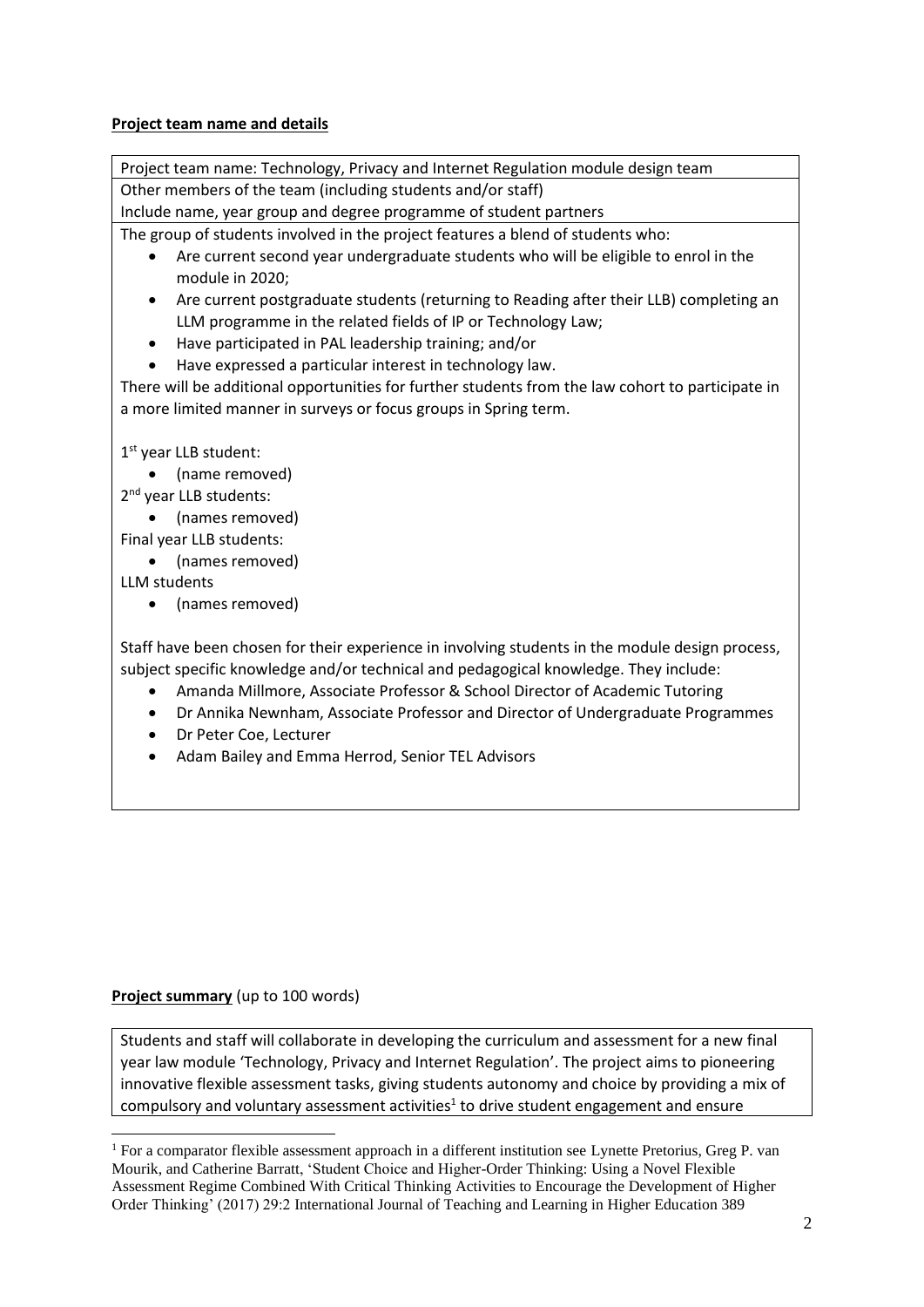assessment for learning.<sup>2</sup> The project also seeks to trial a range of blended learning technologies including video lectures integrating interactive quizzes<sup>3</sup> (implemented with SCORM packages within Blackboard)<sup>4</sup>, alongside more traditional face-to-face seminar sessions.

<sup>&</sup>lt;sup>2</sup> Simon Ball et al, 'A Marked Improvement' (2012) HEA, 19 available at [https://www.advance](https://www.advance-he.ac.uk/knowledge-hub/marked-improvement)[he.ac.uk/knowledge-hub/marked-improvement.](https://www.advance-he.ac.uk/knowledge-hub/marked-improvement)

<sup>&</sup>lt;sup>3</sup> Daniel Schacter and Karl Szpunar, 'Enhancing attention and memory during video-recorded lectures' (2015) 1 Scholarship of Teaching and Learning in Psychology 60

<sup>&</sup>lt;sup>4</sup> See Rustici Software 'SCORM solved and explained' available [https://scorm.com/,](https://scorm.com/) The Advanced Distributed Learning Initiative 'SCORM® Overview' availabl[e https://www.adlnet.gov/scorm](https://www.adlnet.gov/scorm) and Blackboard SCORM guidance online at

[https://help.blackboard.com/Learn/Instructor/Course\\_Content/Create\\_Content/Add\\_Content\\_Packages](https://help.blackboard.com/Learn/Instructor/Course_Content/Create_Content/Add_Content_Packages)\_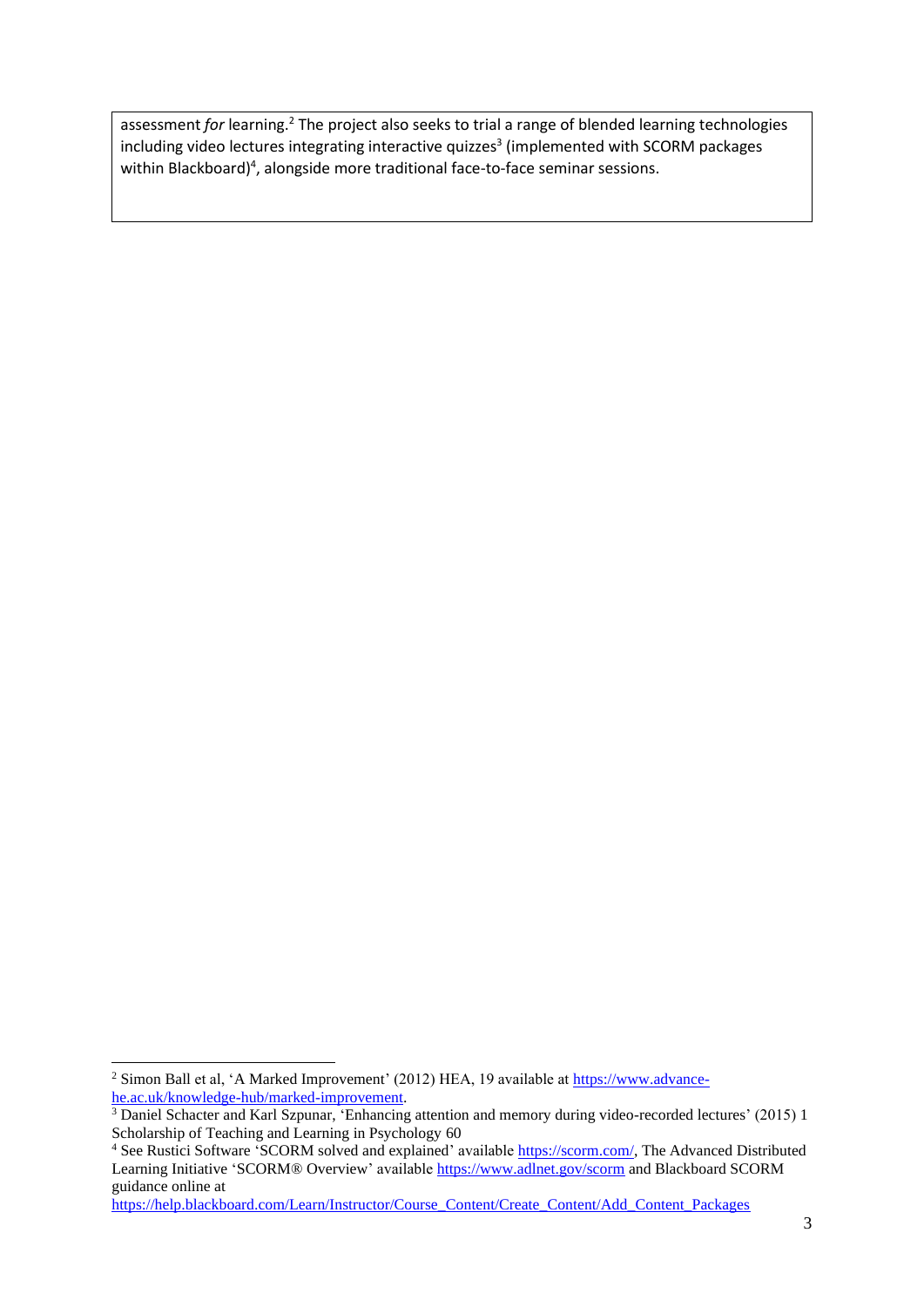#### **Project objectives, anticipated outcomes and outputs/deliverables** (bullet points)

Please note the anticipated benefits for students, staff, department/school, institution etc.

#### **Objectives**

- To design a new 'Technology, Privacy and Internet Regulation' module in collaboration with students.
- To pioneer flexible module assessment,<sup>5</sup> aligned with the HEA focus on 'student governance and participation in the (co)construction of assessment'. <sup>6</sup> The flexible module level summative assessment regime would give students autonomy and choice by providing a mix of compulsory and voluntary assessment activities.
- To build upon work carried out in the University Mediasite learning capture pilot<sup>7</sup> and work on the University Learning Capture Steering group to investigate the feasibility of blended learning activities, aligned with a developing University and Law School interest in blended and online courses.

#### **Outcomes**

- Students enrolling in the new module will benefit by greater autonomy in their module assessment, leading to increased engagement and authentic learning.
- Students in the project team (and those participating in the wider focus group and feedback activities) will benefit from active engagement as active partners in the module development process, gaining valuable transferrable skills and increased sense of being part of a learning community.
- Staff will benefit from feedback on the design of a new module.
- The School of Law will benefit by further developing staff experience with video lectures, blended learning and flexible learning, with potential application across the LLB programme. This may lead to flow-on benefits to co-teaching in the law school's partner programmes, including at UoRM and NUIST.
- The institution will benefit from insights into the effectiveness of flexible assessment on student engagement and satisfaction.

# **Outputs**

- Creation of a new final year undergraduate module in the fast-developing field of technology law, featuring blended learning and flexible assessment.
- Dissemination of results and insights from the process in a number of forum (including the T&L exchange blog, the School of Law's regular teaching enhancement committee seminars, CQSD events and technology/legal education conferences)

<sup>5</sup> Note that there are some limited existing UoR approaches to flexible assessment – see for example the discussion online on the blackboard EMA help page on implementing flexible assessment at [https://sites.reading.ac.uk/tel-support/2018/12/13/ema-integration-flexible-assessment-pattern/,](https://sites.reading.ac.uk/tel-support/2018/12/13/ema-integration-flexible-assessment-pattern/) noting a small number of modules such as the English Literature module 'Class Matters' EN3CM, where students can elect to either complete an essay or a placement report. In the PGT law curriculum there is a small degree of flexible assessment – for example, in the LLM Global Crisis, Conflict and Disaster Management programme students can either elect to complete a 40 credit dissertation research project (LWMPRO) or a 40 credit professional placement (LWMPLA) with corresponding changes to their programme assessment – see the programme specification online at [http://www.reading.ac.uk/progspecs/pdf20/PFTZGLOBALHM20.pdf.](http://www.reading.ac.uk/progspecs/pdf20/PFTZGLOBALHM20.pdf) Finally, the new law module developed from the 2018/19 PLanT grant application LW3CFS-Children, Families and the State permits students to choose between a summative essay OR a summative oral presentation, worth 40% of the grade for the module – see [https://www.reading.ac.uk/module/document.aspx?modP=LW3CFS&modYR=1920.](https://www.reading.ac.uk/module/document.aspx?modP=LW3CFS&modYR=1920)  $\overline{6}$  Dr. Sam Elkington and Professor Carol Evans, 'Transforming Assessment in Higher Education' (2017) HEA Case Study Series, 13 available at [https://www.advance-he.ac.uk/knowledge-hub/transforming-assessment](https://www.advance-he.ac.uk/knowledge-hub/transforming-assessment-higher-education)[higher-education.](https://www.advance-he.ac.uk/knowledge-hub/transforming-assessment-higher-education)

<sup>7</sup> See Adrian Aronsson-Storrier, It's Snow Problem! Using Personal Capture For Recording A Lecture Cancelled On A 'Snow Day' (2019) CQSD T&L Exchange available [https://sites.reading.ac.uk/t-and-l](https://sites.reading.ac.uk/t-and-l-exchange/2019/09/11/its-snow-problem-using-personal-capture-for-recording-a-lecture-cancelled-due-to-a-snow-day/)[exchange/2019/09/11/its-snow-problem-using-personal-capture-for-recording-a-lecture-cancelled-due-to-a](https://sites.reading.ac.uk/t-and-l-exchange/2019/09/11/its-snow-problem-using-personal-capture-for-recording-a-lecture-cancelled-due-to-a-snow-day/)[snow-day/](https://sites.reading.ac.uk/t-and-l-exchange/2019/09/11/its-snow-problem-using-personal-capture-for-recording-a-lecture-cancelled-due-to-a-snow-day/)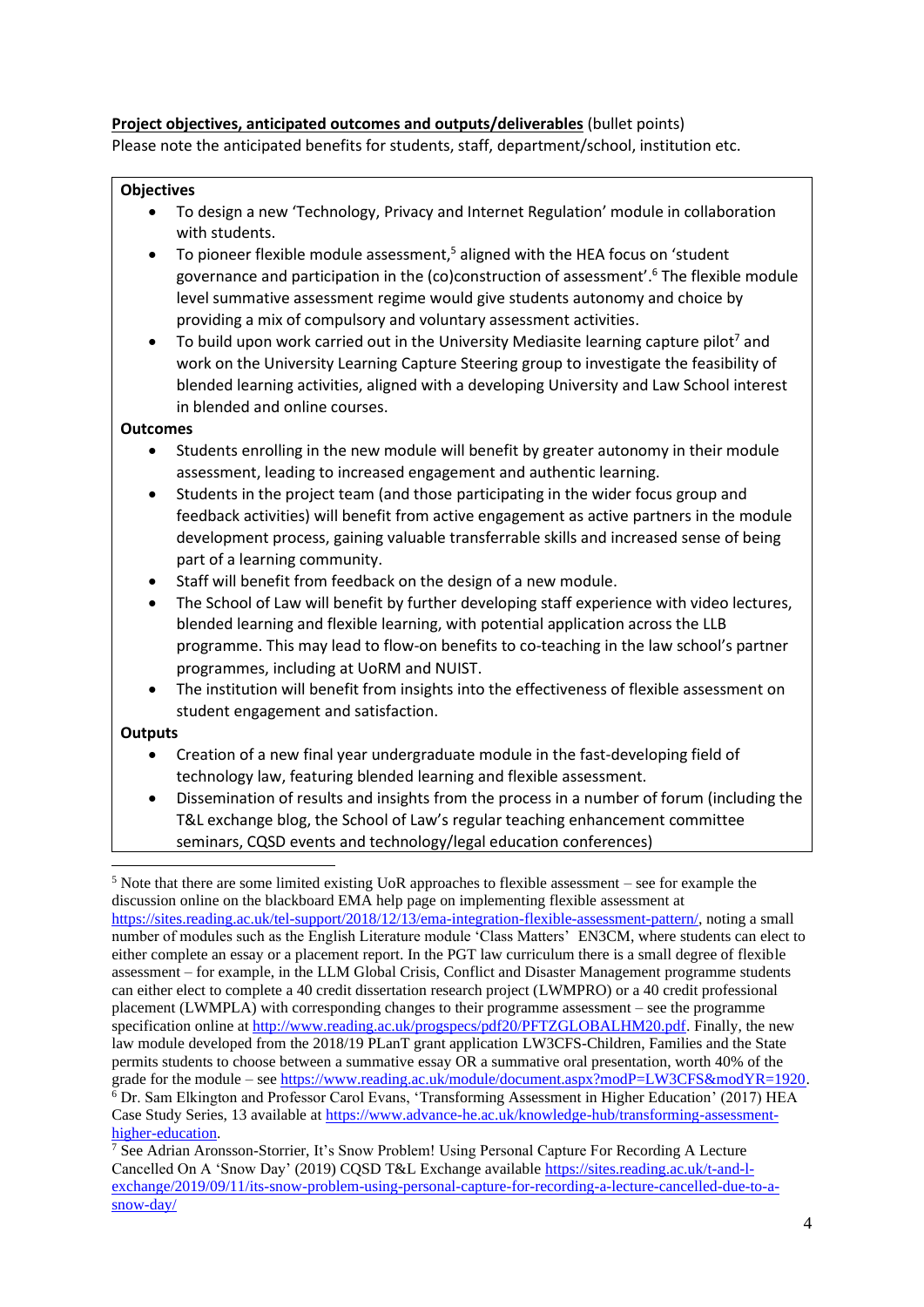# **Project description** (up to 500 words in total)

# **Describe the proposed project including each of the following:**

How will students work as partners with staff in the design and delivery of the project?

The student and staff team will meet to develop the module MDF and convene focus groups to inform the choice of topics to be covered within the module. The staff lead will then develop proof-of-concept blended learning materials (building upon previous work in the Mediasite learning capture trial, but using the blackboard compatible screen cast and interactive learning tools to create videos) which will then undergo a review on usability, content and pedagogical value by the student team members, and the team will carry out a review of the proposed flexible learning optional assessment tasks. The team will design a wider student consultation plan (including focus groups and electronic questionnaires) to gather broader student cohort views on module content, structure and assessment. Those activities will then lead into a team ABC learning design process and the design of the MDF.

What does success look like and what are the anticipated impacts of the project?

- Students taking the new module developing enthusiasm and an understanding of technology law – an emerging employability requirement in modern legal practice.
- Greater flexibility in module assessment increasing student engagement, reducing assessment related stress and anxiety and improving student learning.
- Blended learning approach allowing a richer and more engaging learning experience for students enrolled in the module without increasing the staff-hour resource costs of teaching final year elective modules.

When do you anticipate that you will be able to demonstrate this impact?

- The new module will be introduced in 2020/21, including the assessment structure and blended learning approach developed by the project team. We expect that insight from the project will begin to be available for wider dissemination from Spring term 2020, with the potential for impact on module revisions over the summer term in readiness for the 2020 academic year.
- A follow-on implementation and evaluation study will be completed in 2020/21 once the module has been launched to investigate the impact of the flexible assessment on student outcomes and satisfaction (both as captured in module evaluations in 2021 and through focus groups/quantitative data collection).

How will you evaluate the project to determine its success? How will students be involved?

• The project will be evaluated through the reflective practices of the participants. The new module will also be evaluated by the School of Law Undergraduate Board of Studies, School Board for Teaching, Learning and Student Experience, Student Staff Liaison Committee and through other ongoing formal and informal feedback.

How will the project outcomes be disseminated? How will students be involved?

• Students will be involved in disseminating the outcomes at the School level (in focus groups, at the UG Board of Studies, and informally to their peers). At the University level the outcomes will be disseminated on CQSD blogs or events, and a number of technology or learning pedagogy conferences have been identified where students may be able to present this project.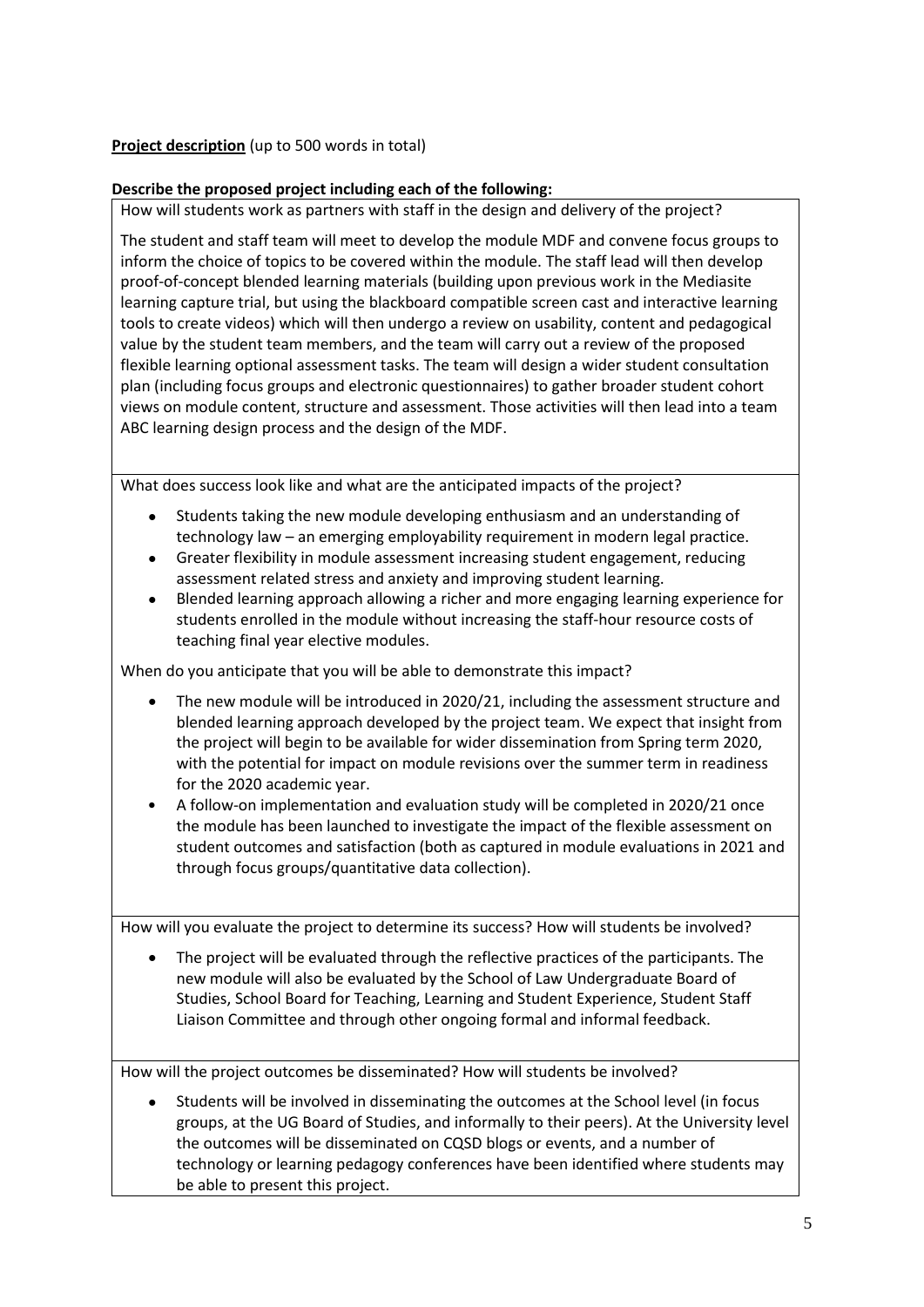How does the project support your School/Department's Teaching and Learning Plan and the University's [Teaching and Learning](https://www.reading.ac.uk/about/teaching-and-learning/t-and-l-strategy.aspx) Strategy?

- The project will allow the development of an optional final year module, to support the law school's increased undergraduate intake (with a particularly large 2019/20 first year intake and students from UoRM and NUIST meaning additional well-developed and tested final year elective modules will be required in 2021/22).
- There is nothing more central to the University mission of 'Educating for 21st century lives' than to equip students with the tools to engage in the regulation of emerging technologies, a core focus of the new module and an emerging need into the future as developments in AI, deepfakes and 'fake news' and intrusions into privacy challenge existing regulatory frameworks.

Briefly outline plans for project-related activities to continue beyond this PLanT project and/or for project outcomes to be realised in a sustainable way:

- The project-related activities will continue as the module will be offered to students in the 2020/21 academic year onwards, with a second phase of the project taking the form of an implementation and evaluation study of student experiences on the module.
- It is also hoped that the flexible assessment approach will (if successful) form a case study for other an approach that other modules in the School and broader University could adopt.

#### **Project start date:**

31 October 2019 with public guest seminar and conversation with tech lawyer Jo Frears, followed on 14 November with the initial meeting of the full project team and on 15 November 2019 with participation in the Society of Computer and Law 'Building a Tech Law Curriculum' launch event in London

#### **Project end date:**

Module design process completes Spring 2020 with MDF approval, with module evaluation and dissemination activities continuing through the 2020/21 academic year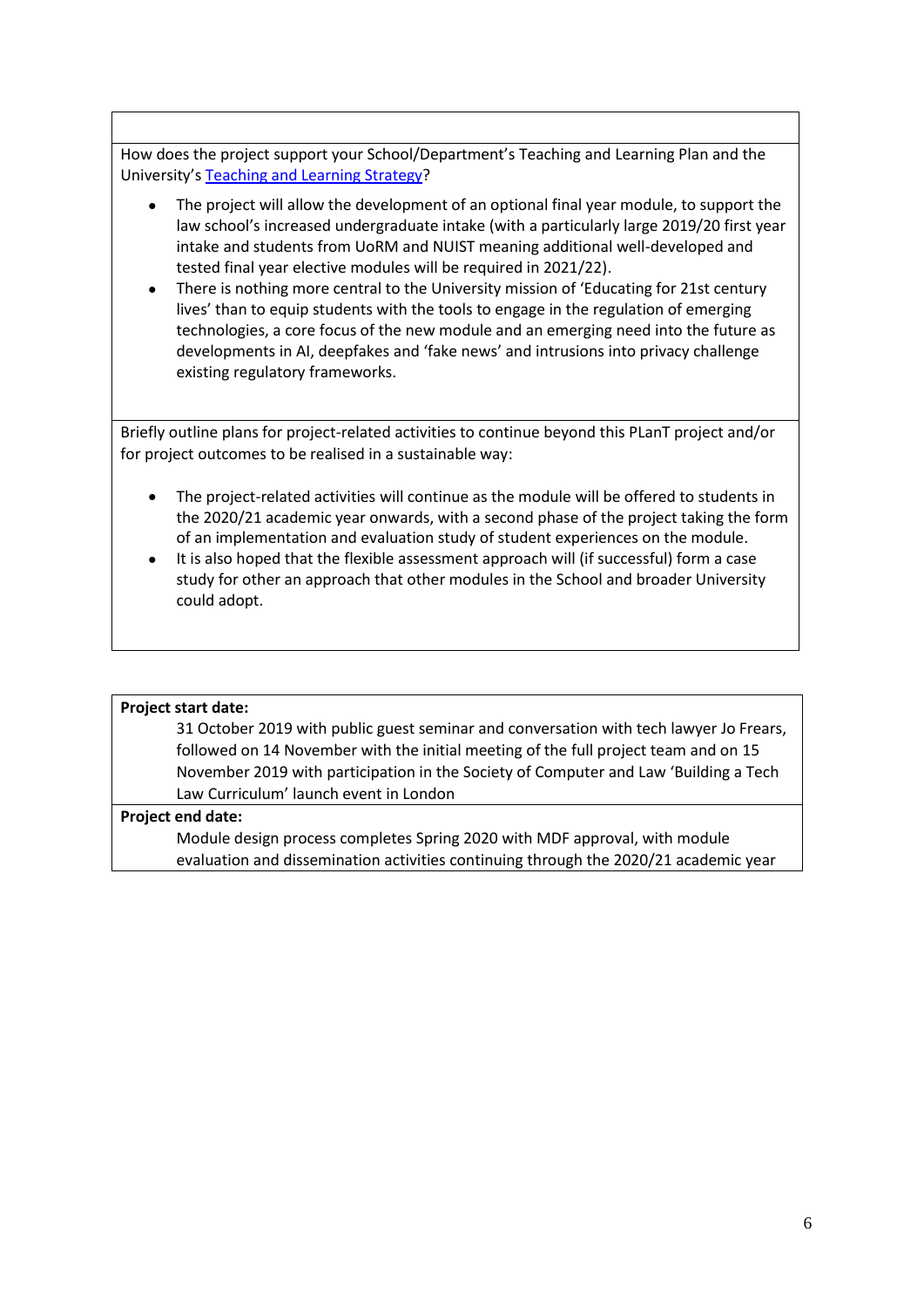# **Budget details**

| <b>Brief</b> outline of project<br>activities                                                                                                                                                 | Activity start date and end<br>date | Approximate costs associated<br>with the activity. (Note: All claims<br>and/or expenses need to be arranged before<br>30 <sup>th</sup> June 2020) |
|-----------------------------------------------------------------------------------------------------------------------------------------------------------------------------------------------|-------------------------------------|---------------------------------------------------------------------------------------------------------------------------------------------------|
| Guest seminar with tech<br>lawyer Jo Frears - providing<br>an introduction to the topics<br>to be taught in the module<br>and the opportunity to<br>engage with industry on<br>module design. | 31 October 2019                     | $N/A$ – self-funded by lead staff<br>member                                                                                                       |
| Staff lead review of<br>competitor institution module<br>offerings in technology law<br>and development of module<br>business case.                                                           | October - November 2019             | N/A                                                                                                                                               |
| Participation in the CQSD<br>'Students as partners in<br>curriculum development'<br>session                                                                                                   | 6 November                          | N/A                                                                                                                                               |
| Initial meeting with Student<br>project group                                                                                                                                                 | 14 November 2019                    | $N/A$ – self-funded by lead staff<br>member                                                                                                       |
| Attendance at SCL Building a<br>Tech Law Curriculum' event in<br>London                                                                                                                       | 15 November 2019                    | $N/A$ – self-funded by lead staff<br>member                                                                                                       |
| Initial formal meeting of core-<br>project team and introduction<br>to ABC learning design                                                                                                    | December 2019                       | Refreshments - University<br>catering<br>£15.60 Tea and Coffee<br>£10.20 biscuits<br>Total £ 25.80 (excl Vat)                                     |
| Meeting of project team to<br>design surveys and focus<br>group activities to obtain<br>broader student input into<br>module assessment and<br>activities                                     | December 2019                       | Refreshments - University<br>catering<br>£15.60 Tea and Coffee<br>£10.20 biscuits<br>Total £ 25.80 (excl Vat)                                     |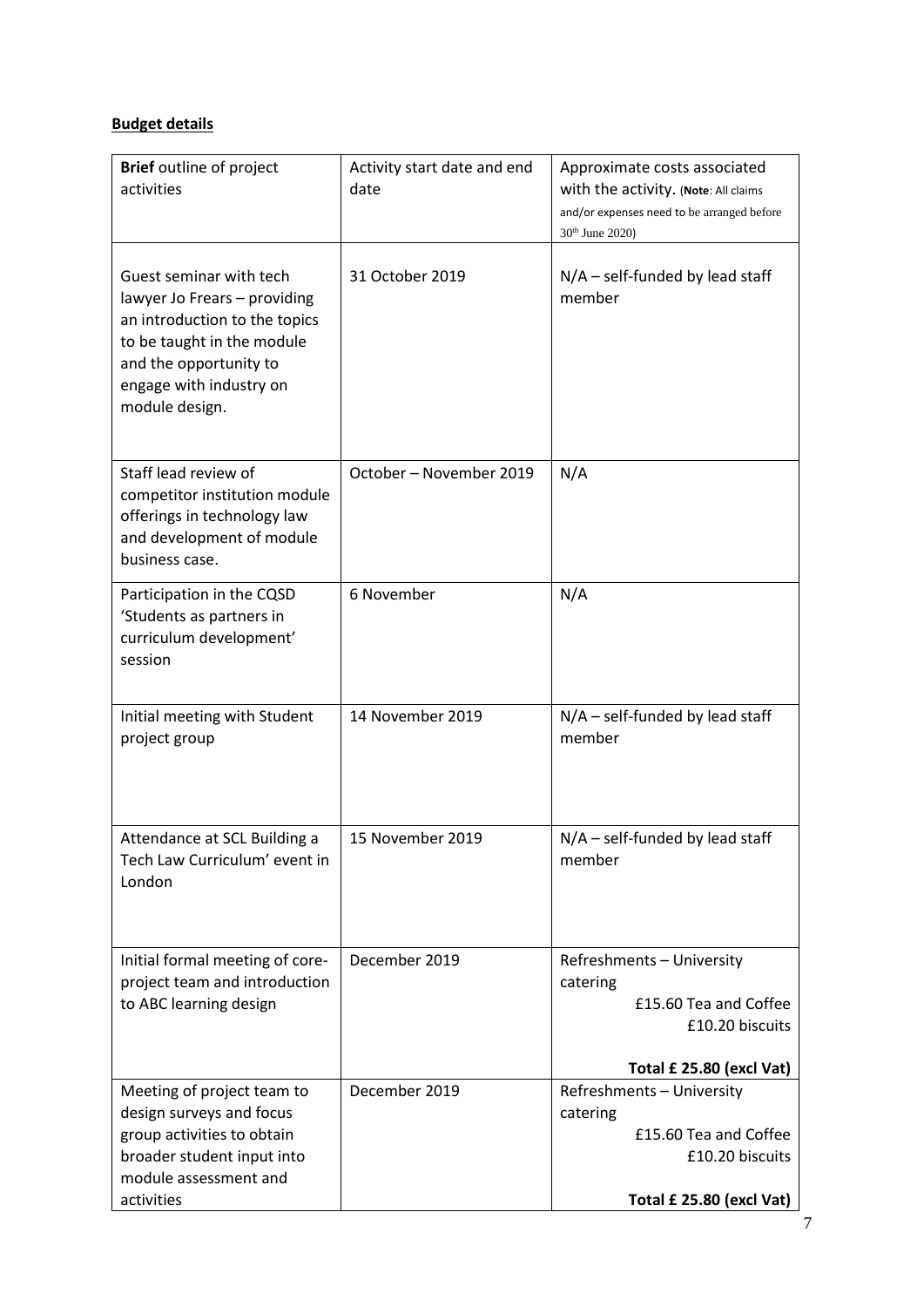| Team member pilot of draft<br>blended learning activities<br>(interactive video lecture,<br>incorporating quiz elements) | January 2019       | Refreshments - University<br>catering<br>£15.60 Tea and Coffee<br>£10.20 biscuits<br>Total £ 25.80 (excl Vat)                                                                                                                                                                                                 |
|--------------------------------------------------------------------------------------------------------------------------|--------------------|---------------------------------------------------------------------------------------------------------------------------------------------------------------------------------------------------------------------------------------------------------------------------------------------------------------|
| Broader focus groups (x4) and<br>other data gathering activities                                                         | January 2020       | Pizza and soft drinks - University<br>catering<br>£190.00 Pizza<br>£10 drinks<br>Total £200 (excl Vat)                                                                                                                                                                                                        |
| Design and planning meeting<br>of project team (using ABC<br>learning design)                                            | February 2019      | Lunch platters and tea and<br>coffee - University catering<br>£57.60 Wrap platters<br>£15.60 Tea and Coffee<br>£18.00 Cakes<br>Total £91.20 (excl Vat)                                                                                                                                                        |
| Group meeting to finalise<br>drafting of module description<br>form, before Spring term UG<br><b>BoS</b>                 | February 2019      | Refreshments - University<br>catering<br>£15.60 Tea and Coffee<br>£10.20 biscuits<br>Total £ 25.80 (excl Vat)                                                                                                                                                                                                 |
| Module approved, and<br>insights from process<br>disseminated to students and<br>staff                                   | March to June 2020 | Amazon vouchers £10 each as a<br>thank you for students in core<br>project team<br>Student train fares to<br>conferences to disseminate<br>(subject to location, these may<br>include the SCL conference,<br>EPITN conference, BILETA<br>conference, SEDA conference,<br>LERN conference etc.)<br>Total £150+ |

# Calculated total **E544.20+**

# **Total funding applied for E500**

| Signature of lead student | Signature of lead staff member |
|---------------------------|--------------------------------|
|---------------------------|--------------------------------|